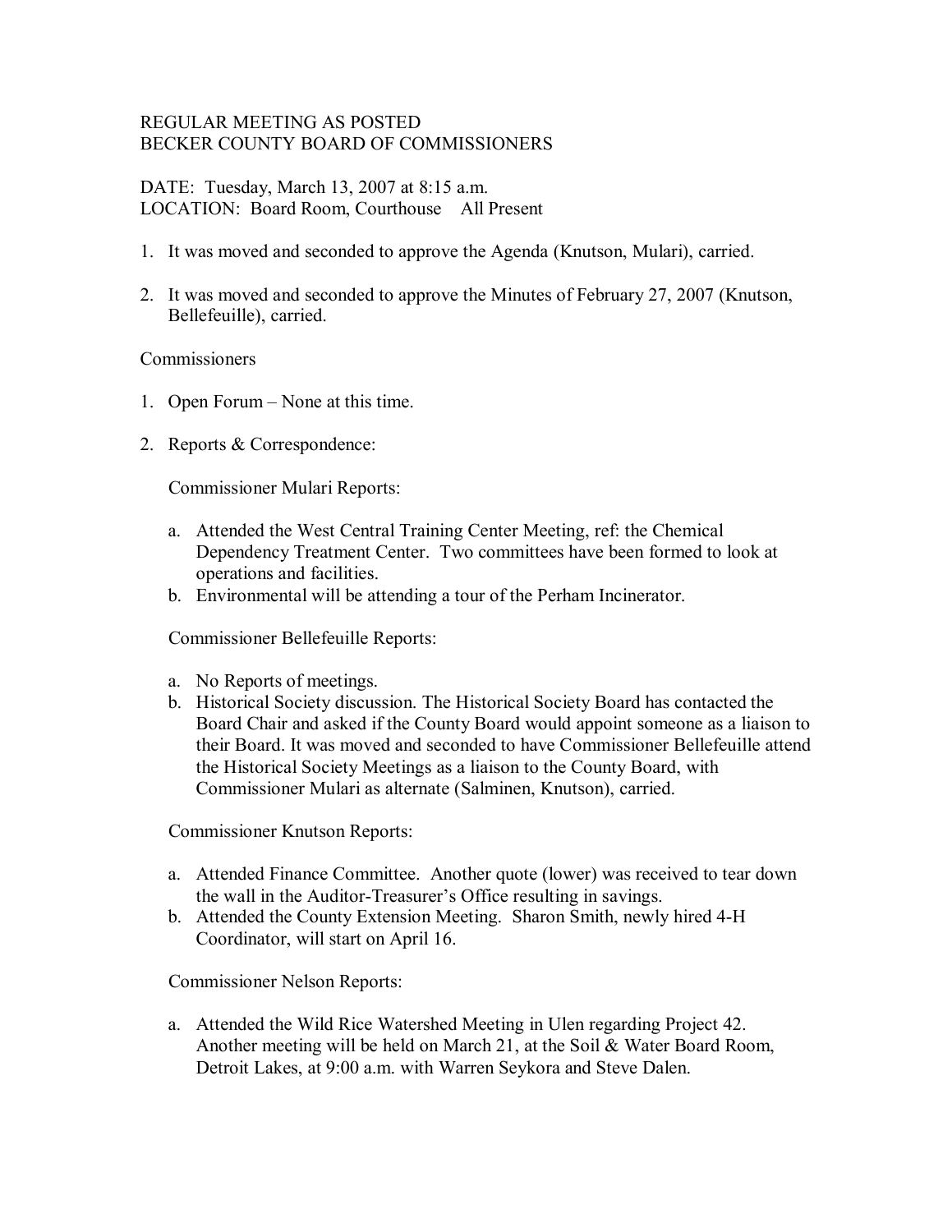- b. Attended the Ag Chamber Meeting where discussion was held on Bio-mass and Ethanol production.
- c. Extension Meeting. Steve Handegaard, Regional Extension Educator, 4H Youth Development, is retiring April 1.

Commissioner Salminen Reports:

- a. Citizens have contacted him about signs and billboards, ref: Becker County's Ordinance regulating sign placement.
- b. The Township Association Meeting is on Thursday, March 22, 2007.
- 3. Appointments None at this time.

### Auditor-Treasurer

1. It was moved and seconded to approve a Gambling Permit for West Central Waterfowlers Chapter of the Minnesota Waterfowl Association for a Raffle on June 2, 2007 at the Callaway Liquor Store, Highway 59 in Callaway City (Salminen, Bellefeuille), carried.

Finance Committee Minutes

- 1. It was moved and seconded to approve the Claims, with the following: Over 90 days: Matthew Dretsch, size of claim, and MeritCare, attempts to collect from insurance (Salminen, Knutson), carried.
- 2. It was moved and seconded to approve the Capital Purchase request from Environmental Services for a semi-tractor for the Transfer Station in the amount of \$15,000 from Ruan Truck Sales (Salminen, Mulari), carried.
- 3. It was moved and seconded to approve the Capital Purchase request from Environmental Services for a Touch Screen Point of Sale Cash Drawer for the Transfer Station in the amount of \$3,255.87 from Attitude Positive (Mulari, Salminen), carried.
- 4. It was moved and seconded to approve the Capital Purchase request from Environmental Services for the purchase of  $(2)$  Two-way Radios for the amount of \$832.83 from Mid-States Wireless, Inc (Mulari, Salminen), carried.
- 5. Sheriff's Department Personnel Requests Finance Committee recommends to continue process and formal presentation will be made later on the Agenda.
- 6. It was moved and seconded to approve the Capital Purchase request from the Recorder's Technology Fund for scanning plats and other large documents to a TIFF File so they can be easily used by all offices for the amount of \$5,000 from Mathison's (Mulari, Knutson), carried.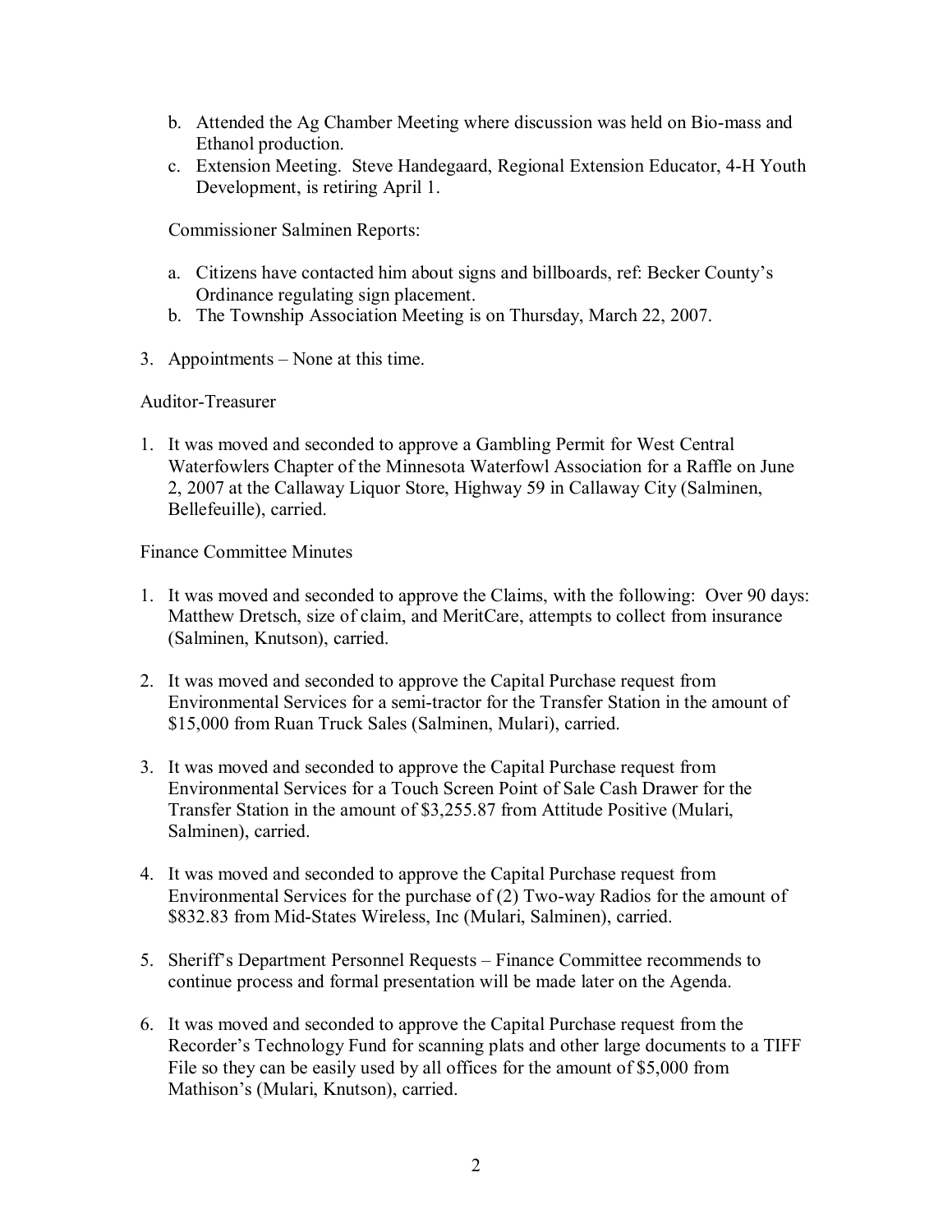- 7. Natural Resources Request Finance Committee recommends to continue process and formal presentation will be made later on the Agenda.
- 8. Human Services Requests Finance Committee recommends to continue process and formal presentation will be made later on the Agenda.
- 9. Highway Requests Finance Committee recommends to continue process and formal presentation will be made later on the Agenda.
- 10. It was moved and seconded to approve the IT Departments first quarter purchases: County Attorney, New Computer and monitor for Mike Fritz in the amount of \$850; Highway Department, (2) Computers and Monitors for Angela Lefebvre and Michelle Andreson in the amount of \$1,700; and IT Department, a new Computer and Monitor for Tony Brahmer at \$1,300 (Bellefeuille, Knutson), carried.
- 11. It was moved and seconded to replace the current copier in the Law Library with a Kyocera Mita 2530 from Liberty Business Systems. The new copier with maintenance for 30,000 copies/prints per year will cost \$60 a month (Salminen, Bellefeuille), carried.
- 12. It was moved and seconded to increase the 2007 appropriation to the Lake Agassiz Regional Library by approximately \$25,000 for a total of \$240,761, which is the State Maintenance of Effort amount (Knutson, Salminen), carried.
- 13. The 2006 Budget to Actual was discussed.

NRM – Postponed

Human Services

- 1. It was moved and seconded to add Public Assistance Applications to the Agenda (Mulari, Knutson), carried.
- 2. It was moved and seconded to accept the Public Assistance Applications (Salminen, Mulari), carried.
- 3. It was moved and seconded to accept the Family Services/Probation Report (Mulari, Salminen), carried.
- 4. It was moved and seconded to accept the Adult Services Report (Salminen, Mulari), carried.
- 5. It was moved and seconded to approve the following Purchase of Service Agreements (Salminen, Mulari), carried.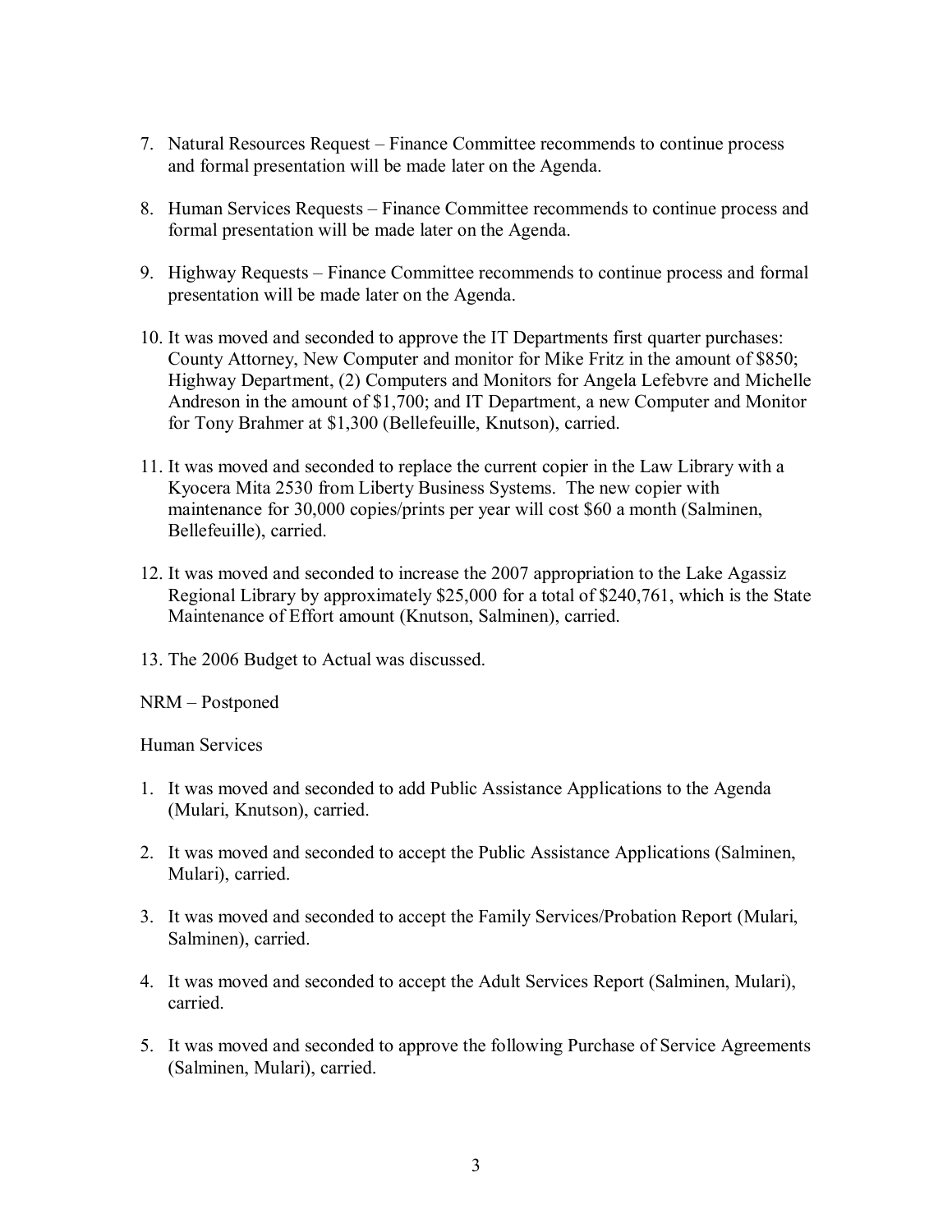- a. Meridan Services
- b. Van Offeren Foster Care
- c. Stellher Human Services
- d. White Earth Mental Health
- 6. It was moved and seconded to pass Resolution No.  $03-07-1M$ , to fill a Chemical Dependency Social Worker position due to a resignation and to hire a full-time Chemical Dependency Social Worker from the Merit System pool list (Salminen, Knutson), carried.
- 7. It was moved and seconded to pass Resolution No. 03-07-1N, to hire a full-time Support Enforcement Aide (SEA) due to an internal position of the individual in that position and to hire a full-time Support Enforcement Aide from the Merit System pool list. If by filling this position results in a SWA part-time vacancy, it is resolved to hire a part-time replacement for that vacancy from the Merit System pool list (Mulari, Salminen), carried.
- 8. It was moved and seconded to approve the Human Services Claims (Salminen, Mulari), carried.
- 9. It was moved and seconded to approve the Community Health Claims (Mulari, Salminen), carried.
- 10. It was moved and seconded to approve the Transit Drug and Alcohol Testing Policy (Mulari, Salminen), carried.
- 11. It was moved and seconded to approve the Transit Claims (Salminen, Mulari), carried.

# **Sheriff**

- 1. It was moved and seconded to pass Resolution No.  $03-07-1J$ , Boat & Water Safety Program, authorizing the Board Chair and the Becker County Administrator to sign on behalf of the County for the Annual County Boat and Water Safety Grant in the amount of \$21,852. Terms of this agreement are from January 1, 2007 through June 30, 2008 (Salminen, Bellefeuille), carried.
- 2. It was moved and seconded to pass Resolution No. 03-07-1O, approving to hire a full-time Correctional Sergeant due to a retirement by posting internally, and if the filling of the Sergeant position results in a full-time Correctional Officer position vacancy, to hire a full-time Correctional Officer for the vacancy from internal or the pool list. If the filling of this position results in a part-time Correctional Officer position vacancy, to hire a part-time Correctional Officer for the vacancy from the pool list (Salminen, Bellefeuille), carried.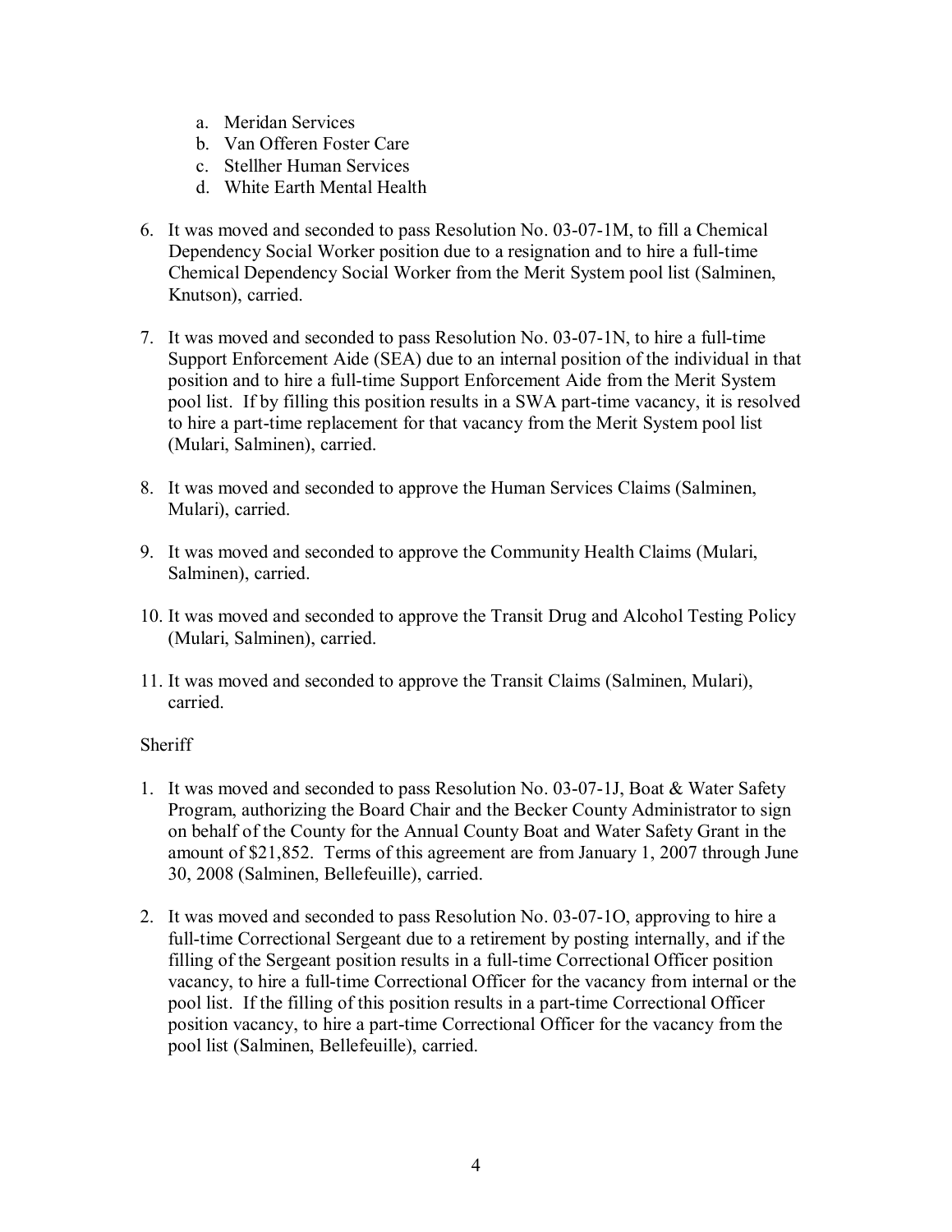Highway

1. It was moved and seconded to pass Resolution No. 03-07-1A, Quotes for Furnishing Bituminous Mixtures, Aggregates, and Maintenance Overlays, accepting all quotes and authorize the County Engineer to purchase such materials as may be needed from time to time to accomplish the goals of the Highway Department with discretion used for availability with regard to time schedules and total cost with regard to material location and hauling costs from the following vendors (Knutson, Salminen), carried.

> Aggregate Industries Central Specialties, Inc. Lakes Paving Taves Construction, Inc., DBA Driveway Services Ernest C. Anderson Gravel & Ready Mixed, Inc. Arlen Lunde Menahga Concrete Prod., Inc. Team Lab

2. It was moved and seconded to pass Resolution No.  $03-07-1B$ , Quote Award for Asphalt Crackfiller, accepting all quotes and authorizing the County Engineer to purchase such materials as may be needed from time to time to accomplish the goals of the Highway Department from the following vendors (Knutson, Bellefeuille), carried.

> Stepp Mfg. Vance Brothers, Inc. Midstates Equipment L.N. Sickels Company

3. It was moved and seconded to pass Resolution No. 03-07-1C, Bid Award for the Delivery of Materials for Annual Requirements, authorizing the County Engineer to award the contracts of the following vendors for delivery of the various materials requests (Salminen, Bellefeuille), carried.

| MC Road Oils         | Flint Hills Resources        |
|----------------------|------------------------------|
| <b>Emulsion Oils</b> | <b>Flint Hills Resources</b> |
| PG 58-28 Mix Oils    | Flint Hills Resources        |

BITUMINOUS MATERIAL BIDDER

#### STEEL PIPE CULVERT & APRONS

Riveted Pipe & Bands Johnston Fargo Culvert, Inc. Spiral Pipe & Bands Johnston Fargo Culvert, Inc. Standard Aprons Johnston Fargo Culvert, Inc. Safety Aprons Johnston Fargo Culvert, Inc.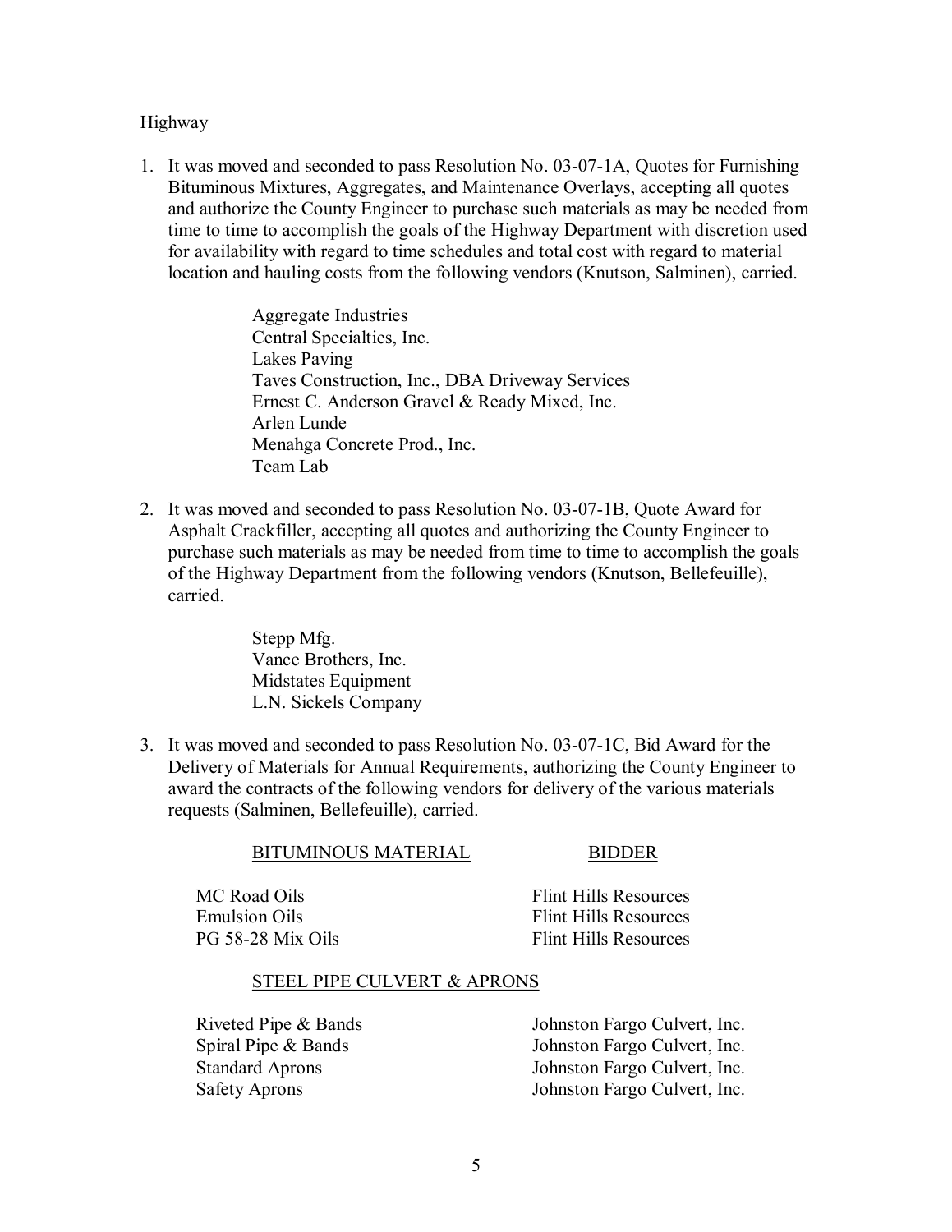- 4. It was moved and seconded to pass Resolution No. 03-07-1D, Bid Award for Calcium Chloride Dist Control, awarding the low bid in the amount of \$.758 per gallon of Calcium Chloride from Univar USA received in the letting of February 22, 2007 for the delivery and application of Calcium Chloride Dust Control county wide and authorizes the County Engineer to execute and enter into said contract (Bellefeuille, Salminen), carried.
- 5. It was moved and seconded to pass Resolution No.  $03-07-1E$ , Quotes for Furnishing 2007 Rental Equipment, accepting all quotes and authorizing the County Engineer to rent such equipment as may be needed from time to time to accomplish the goals of the Highway Department and discretion used for availability with regard to time schedules and total cost with regard to material location and hauling costs (Salminen, Knutson), carried.

Wayne A. Nelson Vernon Wander Lunde Blade & Gravel Jutz Excavating Ernest C. Anderson Ready Mix Pro Sweep, Inc.

6. It was moved and seconded to pass Resolution No.  $03-07-1$  F, Quotes for the Delivery of Steel Sign Posts for Annual Requirements, accepting all quotes and authorizing the County Engineer to purchase such materials as may be needed from time to time to accomplish the goals of the Highway Department from the following vendors (Salminen, Mulari), carried.

> M-R Sign Co. Earl F. Anderson

7. It was moved and seconded to pass Resolution No. 03-07-1G, Quotes for the Delivery of Traffic Safety Services for Annual Requirements, accepting all quotes and authorizing the County Engineer to purchase such materials as may be needed from time to time to accomplish the goals of the Highway Department from the following vendors (Knutson, Bellefeuille), carried.

> M-R Sign Co. Earl F. Anderson

8. It was moved and seconded to pass Resolution No. 03-07-1H, Revoking and Designating County State Aid Highways. Revoked CSAH24 and CSAH53 and designated City of Detroit Lakes Municipal State Aid Streets under M.S.A. ss. 162.02; and revoked 138 and 149 as County Roads and designated as County State Aid Highways under the provisions of M.S.A. SS. 162.02. The County Engineer is